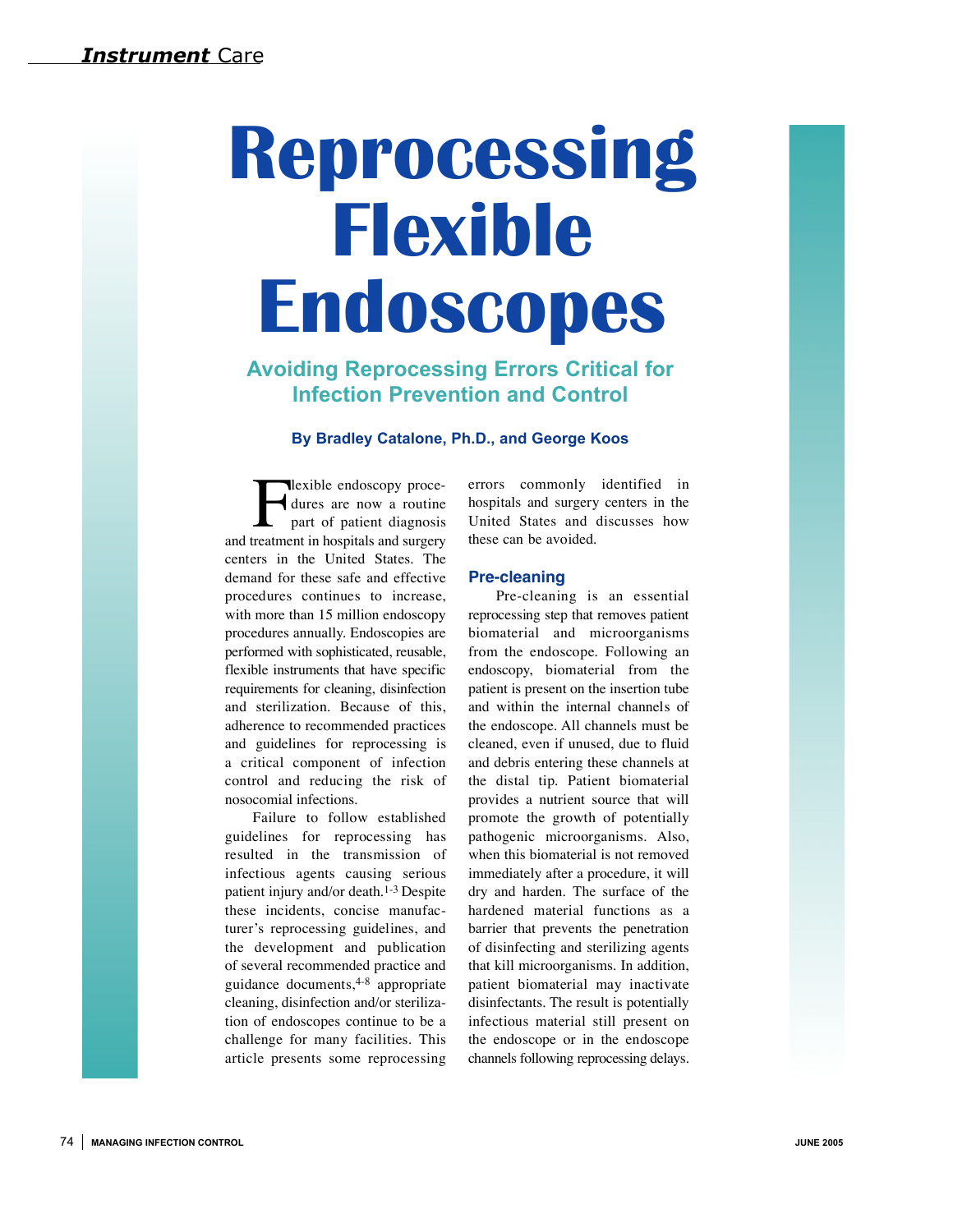A reprocessing delay may occur when a patient has both upper and lower procedures performed during the same visit. The endoscope from the first procedure is kept in the procedure room until the second procedure is completed. If pre-cleaning is not initiated within an hour, the endoscope should be

**If pre-cleaning is not initiated within an hour, the endoscope should be soaked in an appropriate enzymatic detergent according to the manufacturer's recommendations, before continuing with mechanical cleaning and then terminal reprocessing. This process will allow for any dried debris to be loosened and ensure its removal during cleaning.**

soaked in an appropriate enzymatic detergent according to the manufacturer's recommendations, before continuing with mechanical cleaning and then terminal reprocessing. This process will allow for any dried debris to be loosened and ensure its removal during cleaning.

Reprocessing delays may be encountered if staff must come in and perform emergency procedures at night or over the weekend, leaving the endoscope to be properly reprocessed by the regular staff on the next workday. Delays may also occur in busy departments, especially when cases run longer then expected. In the rush to get to the next procedure, the pre-cleaning is often abbreviated or the endoscope is set aside until the next case is finished. The pre-cleaning process is not a long procedure, but is an essential step in the cleaning process. Pre-cleaning should be performed every time according to manufacturer's instructions.

To avoid additional delays, the endoscope insertion tube should be wiped down and all of the channels flushed with detergent and/or water (as specified by manufactuer's instructions) as soon after the procedure as possible, preferably immediately.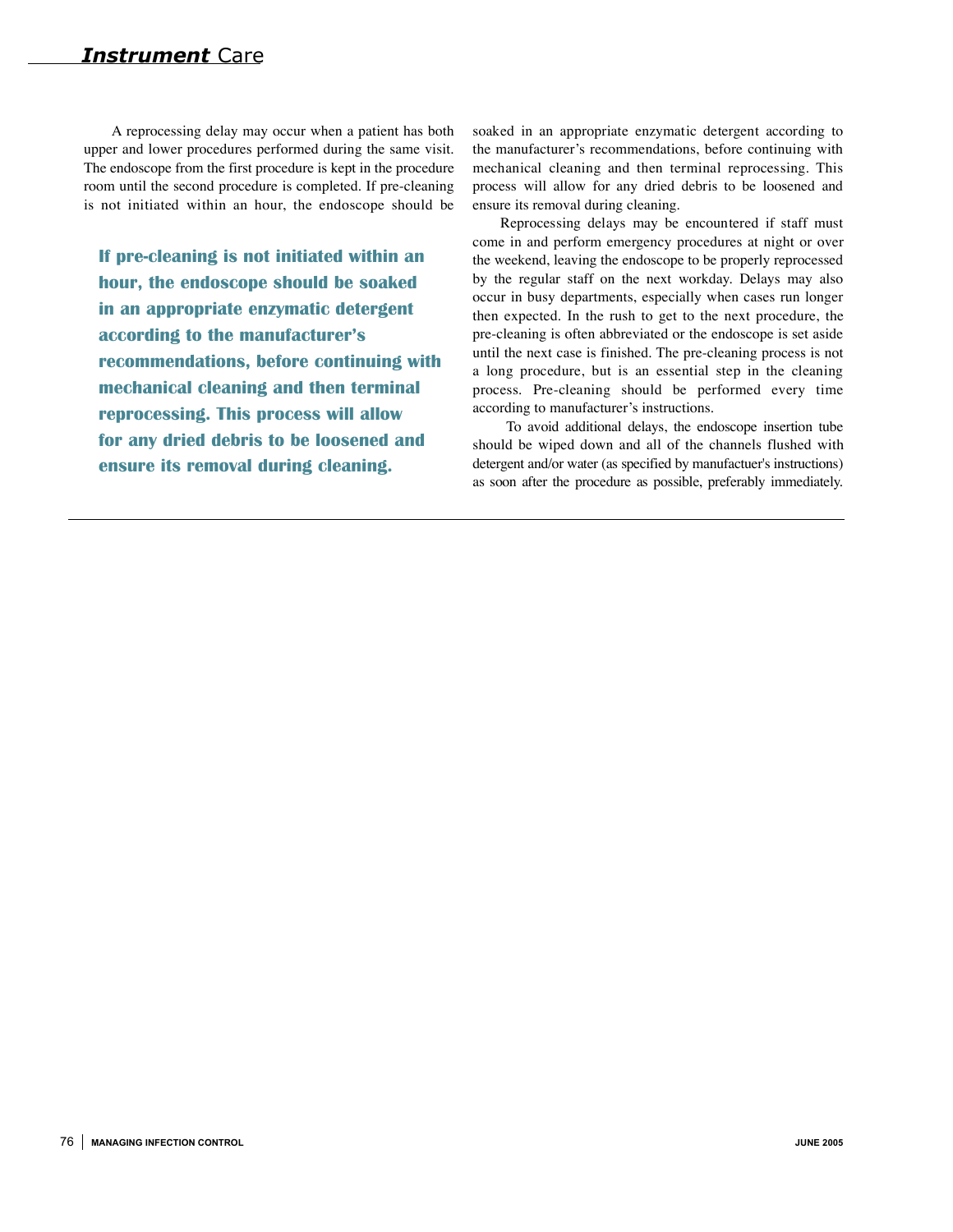The mechanical action of wiping the endoscope, coupled with flushing all of the channels, removes biomaterial that harbors and provides nutrients for microorganisms. When delays in pre-cleaning do occur, additional reprocessing steps, which include an extended soak period, are required. Follow the manufacturer's instructions for delayed reprocessing of endoscopes.

#### **Mechanical Cleaning**

Guidelines from professional organizations consistently state that mechanical cleaning is critical for proper endoscope reprocessing. Mechanical cleaning is essential to reducing bioburden and preventing the risk of cross-contamination. Studies indicate that mechanical cleaning alone reduces bioburden by an average of 4 logs (99.99%).<sup>9-10</sup> The *Multi-society Guideline for Reprocessing Gastrointestinal Endoscopes*5 identifies mechanical cleaning as "essential before manual or automated disinfection," and the guideline categorizes cleaning as a Class 1A recommendation, the strongest possible classification, stating: "strongly recommended for implementation and strongly supported by well-designed experimental, clinical, or epidemiologic studies."

Mechanical cleaning is a multi-step process that involves accessories for brushing and flushing the endoscope channels and openings. The multitude of detergents, disinfectants, and accessories specific for each endoscope may lead to improper cleaning. Some common areas to focus on include the following:

#### **Detergent Use**

One of the most common errors during cleaning is improper dilution of the detergent. The "more is better" theory may work with some things in life, but detergents and liquid chemical germicides are not among them. The detergent is formulated to be effective at a specific dilution and temperature. Any deviation from the instructions for use may alter the effectiveness of the detergent, its ability to be properly rinsed, and possibly cause damage to the scope. As a result, the detergent should be used according to the manufacturer's instructions. Use of an enzymatic detergent is recommended to help breakdown and flush patient biomaterial from the scope.

According to all accepted reprocessing guidelines, enzymatic detergents are intended for single use. In general, detergents have little or no bacteriocidal activity. As a result, potentially infectious material will remain in the detergent following its use in endoscope cleaning. To prevent cross-contamination, dispose of the detergent after each use.

#### **Submersion**

A common reprocessing error is the failure to fully submerge the endoscope in detergent or disinfectant for the required length of time. Contact time is a critical component to the efficacy of any detergent or disinfectant, especially for the disinfectant. Do not guess; use a timer. Anything less than the recommended time will not produce a "patient-ready" endoscope. Anything substantially over the recommended time may lead to endoscope damage. If portions of the endoscope are not submerged for the required contact time during exposure to either the detergent or disinfectant, infectious material may remain on the endoscope following reprocessing.

The primary reasons for failure to fully submerge the endoscope are that the sink/basin is not large enough to accommodate the flexible endoscope, or not enough of the properly diluted detergent or disinfectant was added. The recommended sink/basin should be at least 16 inches by 16 inches by 8 inches. After placing the endoscope in the sink/basin, ensure that the scope is fully submerged. If not, add additional properly diluted detergent or disinfectant. If using an automated endoscope reprocessor, follow the manufacturer's instructions for loading the endoscope into the basin.

#### **Channel Reprocessing and Cleaning Accessories**

The validated cleaning adapters supplied by the manufacturer are critical for properly reprocessing the endoscope channels. Some scopes have additional or unique channels, such as an auxiliary water channel (forward water-jet) or elevator wire channel, which require reprocessing. All channels must be cleaned and disinfected even if they are not used during the procedure. By not utilizing the correct, validated connection, there is a high probability that many or all channels will not be adequately reprocessed. To ensure that all channels are adequately reprocessed, refer to the manufacturer's instruction manual for scope reprocessing and, if applicable, contact the automated endoscope reprocessor (AER) manufacturer for the proper cleaning accessories.

#### **Channel Brushing**

Channel brushes may seem like simple devices, but they are an important part of effective cleaning. For effective cleaning, the brush must contact the channel wall to produce mechanical abrasion of the surface, which results in the removal of biomaterial. Worn or damaged cleaning brushes may result in ineffective cleaning or channel damage. To avoid this, routinely inspect channel brushes for missing bristles, bends or kinks, and missing solder beads holding the twisted wires together. Also, keep an inventory of spare brushes in the event that one needs to be replaced. Reprocess and use the brush in accordance with the manufacturer's instructions.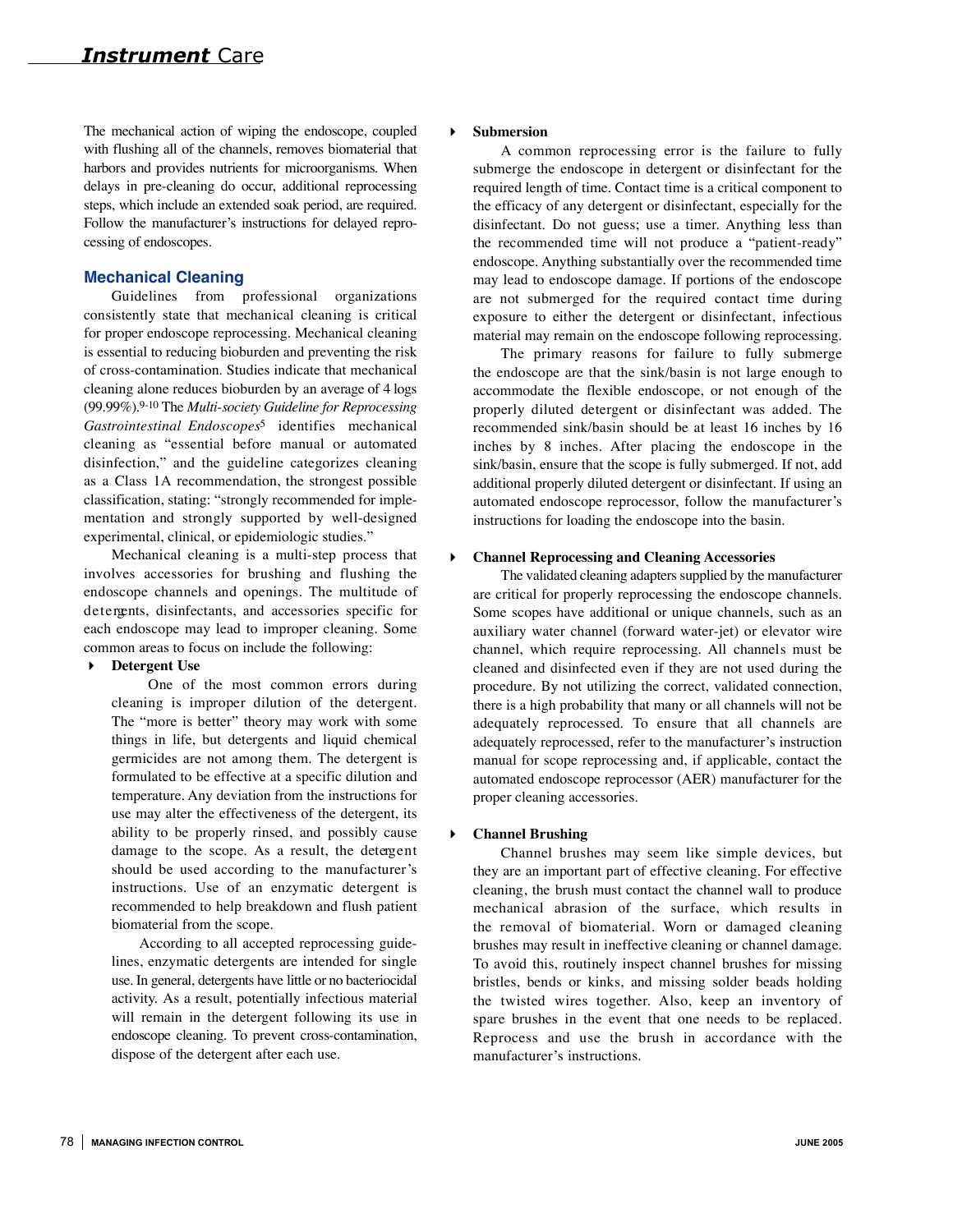### *Instrument* Care

#### **Water Rinsing**

Manual cleaning is completed with a thorough rinse of the endoscope with fresh water. There is a common misconception that rinsing after cleaning is not critical because the scope will subsequently be terminally reprocessed; however, residual detergent may react with and inhibit the disinfectant or sterilant solution. This reaction may also result in insertion tube staining or peeling. It is equally important to ensure that the disinfectant or sterilant solution is thoroughly rinsed from the scope following terminal reprocessing. Failure to thoroughly flush disinfectant or sterilant from the endoscope following reprocessing has resulted in adverse patient outcomes including chemical irritation of tissue and patient anaphylaxis.11 Contact your equipment and/or disinfectant manufacturer to determine the rinse volume and total number of rinses required.

#### **Disinfection/Sterilization**

High-level disinfection or sterilization of endoscopes is listed as a requirement in all guidance documents, with high-level disinfection being the standard and minimum requirement.

#### **Disinfectant/Sterilant Use**

The Multi-society Guideline recommends that manual or automated reprocessing include use of "a high-level disinfectant/ sterilant cleared by the FDA for high-level disinfection/ sterilization." All disinfectants and sterilants have expiration dating established by the manufacturer. For example, most glutaraldehyde solutions have both a shelf life printed on the container and a 14- or 28-day expiration following activation or first use. Expiration dating is based on the stability (expiration date and use life) of the product and minimum effective concentration (MEC) required to achieve the expected result of disinfection or sterilization.Reusable disinfectants and sterilants begin to degrade upon preparation. The addition of any debris or solution, such as water, will reduce the effective concentration. Therefore, it is recommended that the MEC be tested prior to each use according to the manufacturer's instructions.